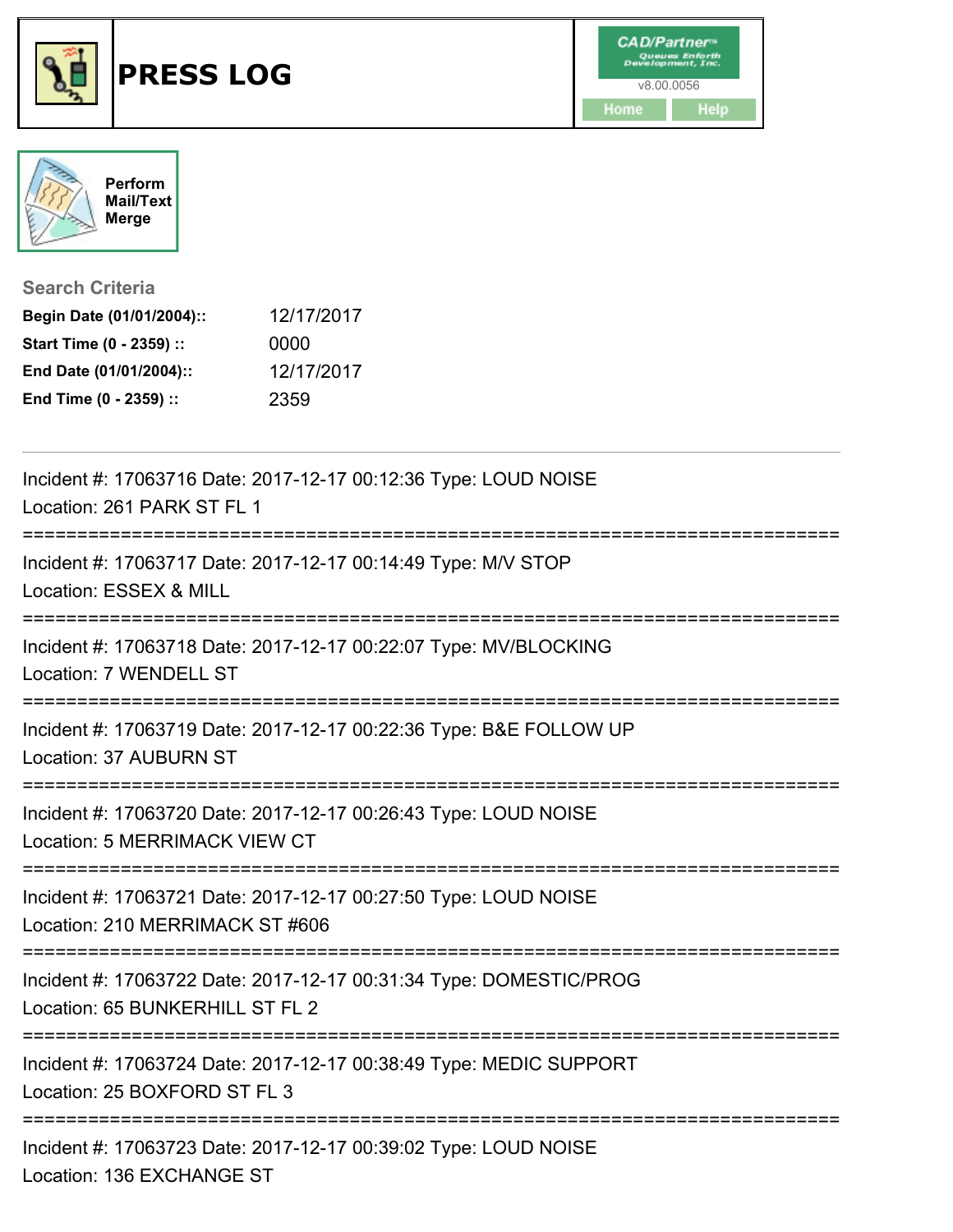| Incident #: 17063725 Date: 2017-12-17 00:55:04 Type: M/V STOP<br>Location: BRADFORD ST & HAMPSHIRE ST                 |
|-----------------------------------------------------------------------------------------------------------------------|
| Incident #: 17063726 Date: 2017-12-17 01:08:29 Type: LOUD NOISE<br>Location: 290 JACKSON ST FL 1                      |
| Incident #: 17063727 Date: 2017-12-17 01:08:46 Type: HIT & RUN M/V<br>Location: 72 EVERETT ST                         |
| Incident #: 17063728 Date: 2017-12-17 01:11:34 Type: UNWANTEDGUEST<br>Location: 351 BROADWAY                          |
| Incident #: 17063729 Date: 2017-12-17 01:16:59 Type: UNWANTEDGUEST<br>Location: 418 HOWARD ST #1                      |
| Incident #: 17063730 Date: 2017-12-17 01:19:24 Type: AUTO ACC/NO PI<br><b>Location: METHUEN ST</b>                    |
| Incident #: 17063732 Date: 2017-12-17 01:23:12 Type: ALARM/BURG<br>Location: TRUE CELLUAR / VERIZON / 435 WINTHROP AV |
| Incident #: 17063731 Date: 2017-12-17 01:23:16 Type: SUS PERS/MV<br>Location: 21 NEWBURY ST                           |
| Incident #: 17063733 Date: 2017-12-17 01:24:38 Type: LOUD NOISE<br>Location: 137 WARWICK ST FL 1                      |
| Incident #: 17063734 Date: 2017-12-17 01:31:26 Type: AUTO ACC/NO PI<br>Location: 216 BRUCE ST                         |
| Incident #: 17063735 Date: 2017-12-17 01:37:32 Type: SUS PERS/MV<br>Location: LENOX ST                                |
| Incident #: 17063736 Date: 2017-12-17 01:39:45 Type: NOISE ORD<br>Location: 290 JACKSON ST FL 1                       |
| Incident #: 17063737 Date: 2017-12-17 01:44:36 Type: AUTO ACC/UNK PI<br>Location: BROADWAY & LOWELL ST                |
| Incident #: 17063738 Date: 2017-12-17 01:49:24 Type: UNKNOWN PROB<br>Location: 30 KENT ST                             |

===========================================================================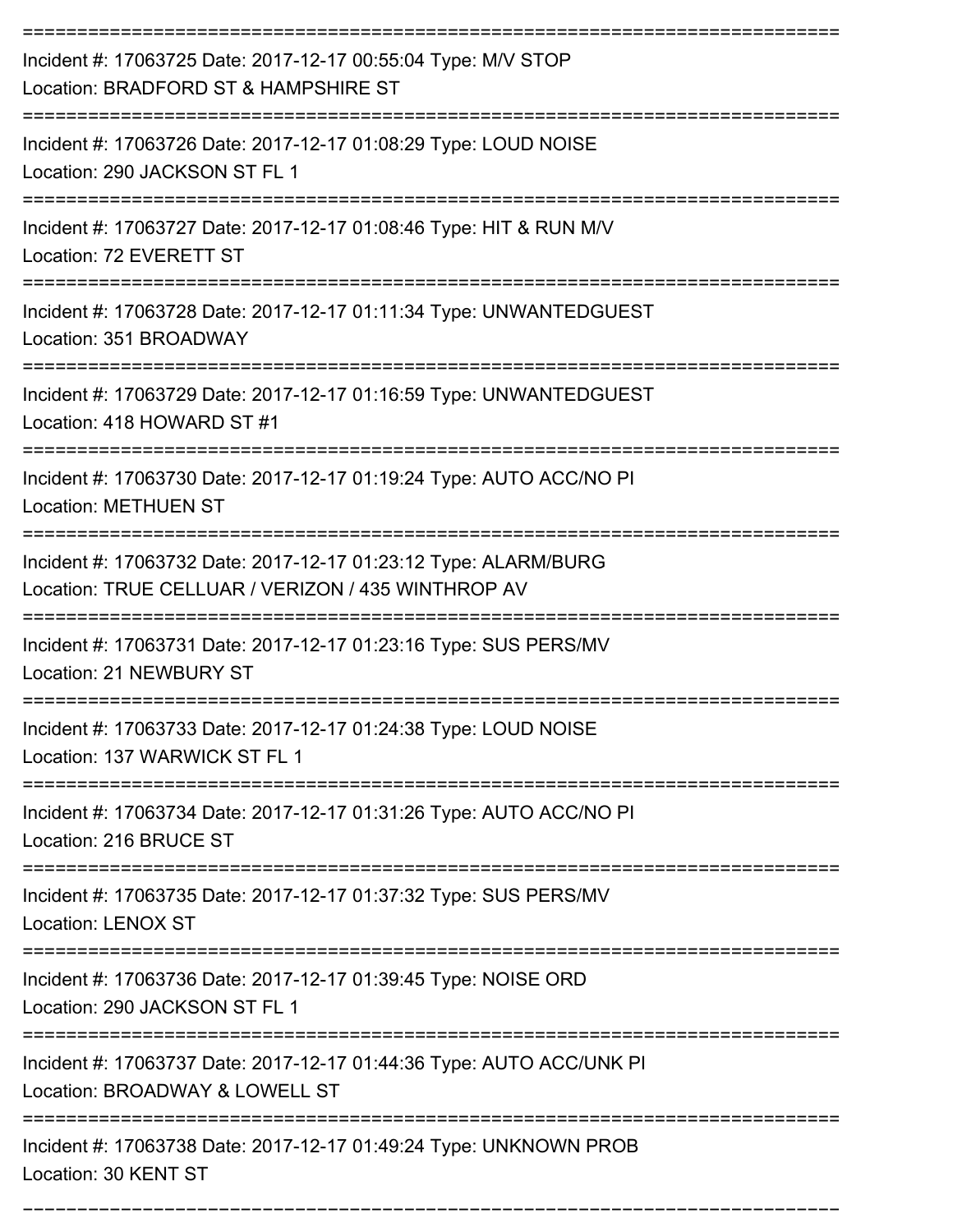| Incident #: 17063740 Date: 2017-12-17 02:25:31 Type: LOUD NOISE<br>Location: 21 N PARISH RD #BLD 13<br>Incident #: 17063741 Date: 2017-12-17 02:36:09 Type: LOUD NOISE<br>Location: 6 ALDEN CT FL 1<br>Incident #: 17063742 Date: 2017-12-17 02:43:24 Type: M/V STOP<br>Location: HAVERHILL ST & LAWRENCE ST<br>Incident #: 17063743 Date: 2017-12-17 02:43:53 Type: DOMESTIC/PROG<br>Location: 95 JAMAICA ST<br>Incident #: 17063745 Date: 2017-12-17 02:49:09 Type: DISTURBANCE<br><b>Location: MARSTON ST</b><br>Incident #: 17063744 Date: 2017-12-17 02:51:03 Type: M/V STOP<br>Location: ESSEX ST & MARGIN ST<br><u>:=======================</u><br>Incident #: 17063746 Date: 2017-12-17 02:54:33 Type: M/V STOP<br>Location: 700 ESSEX ST<br>Incident #: 17063747 Date: 2017-12-17 02:56:35 Type: M/V STOP<br>Location: 6 WINTHROP AV<br>Incident #: 17063748 Date: 2017-12-17 03:12:50 Type: MEDIC SUPPORT<br>Location: 351 BROADWAY<br>Incident #: 17063749 Date: 2017-12-17 03:18:57 Type: 911 HANG UP<br>Location: 264 E HAVERHILL ST #18<br>-------------------------<br>Incident #: 17063750 Date: 2017-12-17 03:24:28 Type: M/V STOP<br>Location: ESSEX ST & FRANKLIN ST<br>Incident #: 17063751 Date: 2017-12-17 04:48:55 Type: LOUD NOISE<br>Location: 281 PROSPECT ST<br>Incident #: 17063752 Date: 2017-12-17 04:51:29 Type: ALARM/BURG<br>Location: MERRIMACK VALLEY YMCA ADMIN / 101 AMESBURY ST | Incident #: 17063739 Date: 2017-12-17 02:10:32 Type: DOMESTIC/PROG<br>Location: 112 MARSTON ST #305 |
|-----------------------------------------------------------------------------------------------------------------------------------------------------------------------------------------------------------------------------------------------------------------------------------------------------------------------------------------------------------------------------------------------------------------------------------------------------------------------------------------------------------------------------------------------------------------------------------------------------------------------------------------------------------------------------------------------------------------------------------------------------------------------------------------------------------------------------------------------------------------------------------------------------------------------------------------------------------------------------------------------------------------------------------------------------------------------------------------------------------------------------------------------------------------------------------------------------------------------------------------------------------------------------------------------------------------------------------------------------------------------------------------------------------------------|-----------------------------------------------------------------------------------------------------|
|                                                                                                                                                                                                                                                                                                                                                                                                                                                                                                                                                                                                                                                                                                                                                                                                                                                                                                                                                                                                                                                                                                                                                                                                                                                                                                                                                                                                                       |                                                                                                     |
|                                                                                                                                                                                                                                                                                                                                                                                                                                                                                                                                                                                                                                                                                                                                                                                                                                                                                                                                                                                                                                                                                                                                                                                                                                                                                                                                                                                                                       |                                                                                                     |
|                                                                                                                                                                                                                                                                                                                                                                                                                                                                                                                                                                                                                                                                                                                                                                                                                                                                                                                                                                                                                                                                                                                                                                                                                                                                                                                                                                                                                       |                                                                                                     |
|                                                                                                                                                                                                                                                                                                                                                                                                                                                                                                                                                                                                                                                                                                                                                                                                                                                                                                                                                                                                                                                                                                                                                                                                                                                                                                                                                                                                                       |                                                                                                     |
|                                                                                                                                                                                                                                                                                                                                                                                                                                                                                                                                                                                                                                                                                                                                                                                                                                                                                                                                                                                                                                                                                                                                                                                                                                                                                                                                                                                                                       |                                                                                                     |
|                                                                                                                                                                                                                                                                                                                                                                                                                                                                                                                                                                                                                                                                                                                                                                                                                                                                                                                                                                                                                                                                                                                                                                                                                                                                                                                                                                                                                       |                                                                                                     |
|                                                                                                                                                                                                                                                                                                                                                                                                                                                                                                                                                                                                                                                                                                                                                                                                                                                                                                                                                                                                                                                                                                                                                                                                                                                                                                                                                                                                                       |                                                                                                     |
|                                                                                                                                                                                                                                                                                                                                                                                                                                                                                                                                                                                                                                                                                                                                                                                                                                                                                                                                                                                                                                                                                                                                                                                                                                                                                                                                                                                                                       |                                                                                                     |
|                                                                                                                                                                                                                                                                                                                                                                                                                                                                                                                                                                                                                                                                                                                                                                                                                                                                                                                                                                                                                                                                                                                                                                                                                                                                                                                                                                                                                       |                                                                                                     |
|                                                                                                                                                                                                                                                                                                                                                                                                                                                                                                                                                                                                                                                                                                                                                                                                                                                                                                                                                                                                                                                                                                                                                                                                                                                                                                                                                                                                                       |                                                                                                     |
|                                                                                                                                                                                                                                                                                                                                                                                                                                                                                                                                                                                                                                                                                                                                                                                                                                                                                                                                                                                                                                                                                                                                                                                                                                                                                                                                                                                                                       |                                                                                                     |
|                                                                                                                                                                                                                                                                                                                                                                                                                                                                                                                                                                                                                                                                                                                                                                                                                                                                                                                                                                                                                                                                                                                                                                                                                                                                                                                                                                                                                       |                                                                                                     |
|                                                                                                                                                                                                                                                                                                                                                                                                                                                                                                                                                                                                                                                                                                                                                                                                                                                                                                                                                                                                                                                                                                                                                                                                                                                                                                                                                                                                                       |                                                                                                     |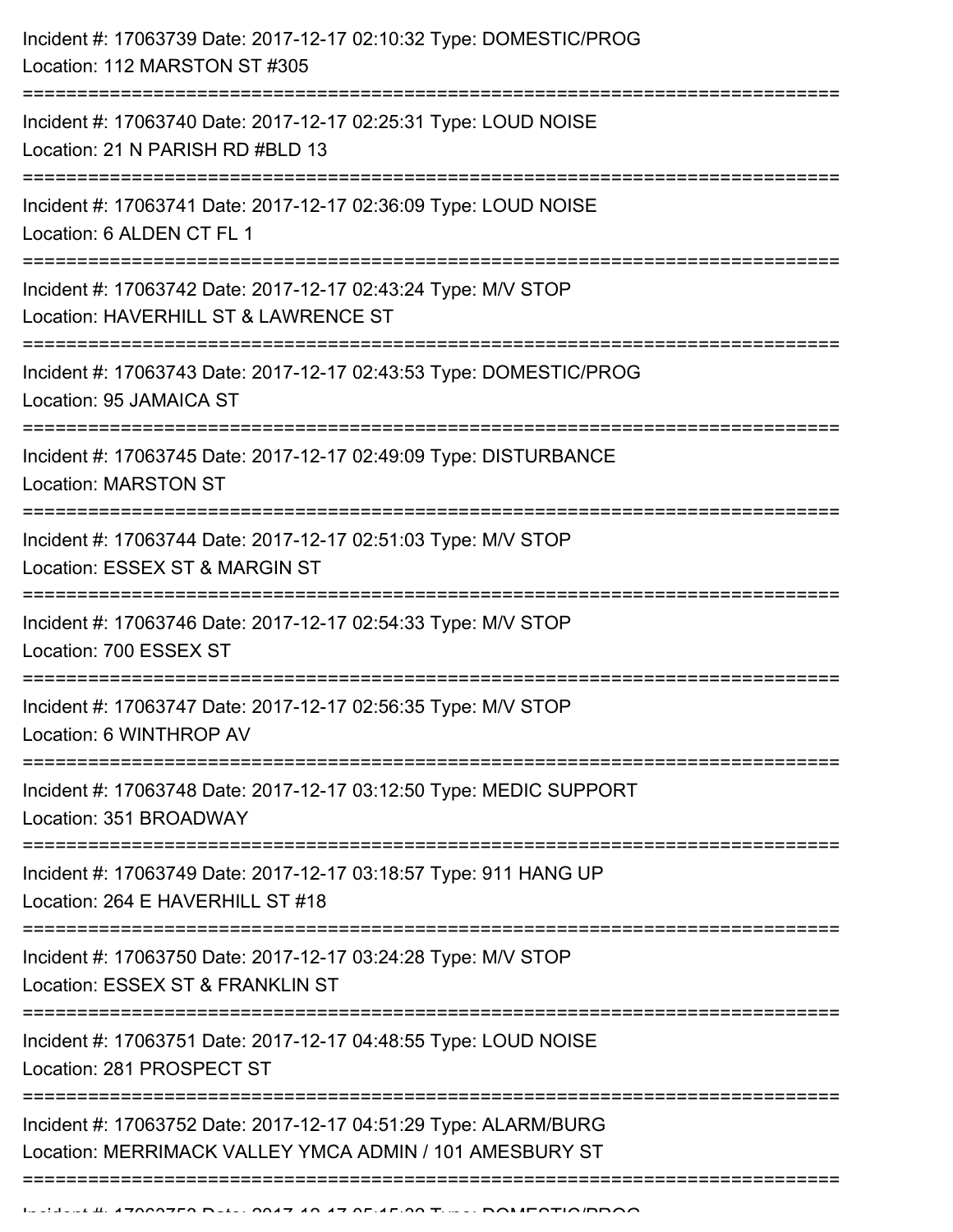| Location: 351 ESSEX ST #6A                                                                                         |
|--------------------------------------------------------------------------------------------------------------------|
| Incident #: 17063754 Date: 2017-12-17 05:24:17 Type: NOISE ORD<br>Location: 281 PROSPECT ST                        |
| Incident #: 17063755 Date: 2017-12-17 05:47:14 Type: M/V STOP<br><b>Location: FALLS BRIDGE</b>                     |
| Incident #: 17063756 Date: 2017-12-17 05:54:14 Type: AUTO ACC/PI<br>Location: 28 EUTAW ST                          |
| Incident #: 17063757 Date: 2017-12-17 06:06:49 Type: M/V STOP<br>Location: MERRIMACK ST & PARKER ST                |
| Incident #: 17063758 Date: 2017-12-17 06:26:29 Type: SUS PERS/MV<br>Location: 42 CONGRESS ST                       |
| Incident #: 17063759 Date: 2017-12-17 06:31:35 Type: LOUD NOISE<br>Location: 634 LOWELL ST                         |
| Incident #: 17063760 Date: 2017-12-17 06:59:07 Type: ALARM/BURG<br>Location: LAW OFFICES GOMEZ / 84 E HAVERHILL ST |
| Incident #: 17063761 Date: 2017-12-17 07:52:54 Type: AUTO ACC/NO PI<br>Location: S UNION ST & WINTHROP AV          |
| Incident #: 17063762 Date: 2017-12-17 08:38:18 Type: MEDIC SUPPORT<br>Location: HAMPSHIRE ST & TREMONT ST          |
| Incident #: 17063763 Date: 2017-12-17 08:57:21 Type: ALARM/BURG<br>Location: ATTIKA / 1 MILL ST                    |
| Incident #: 17063764 Date: 2017-12-17 09:15:17 Type: INVEST CONT<br>Location: 186 ARLINGTON ST #2R                 |
| Incident #: 17063765 Date: 2017-12-17 09:49:06 Type: M/V STOP<br>Location: 40 WINTHROP AV                          |
| Incident #: 17063766 Date: 2017-12-17 09:52:25 Type: ALARM/BURG<br>Location: OFFICE OF DR. GORON / 101 AMESBURY ST |
| Incident #: 17063767 Date: 2017-12-17 10:00:59 Type: M/V STOP                                                      |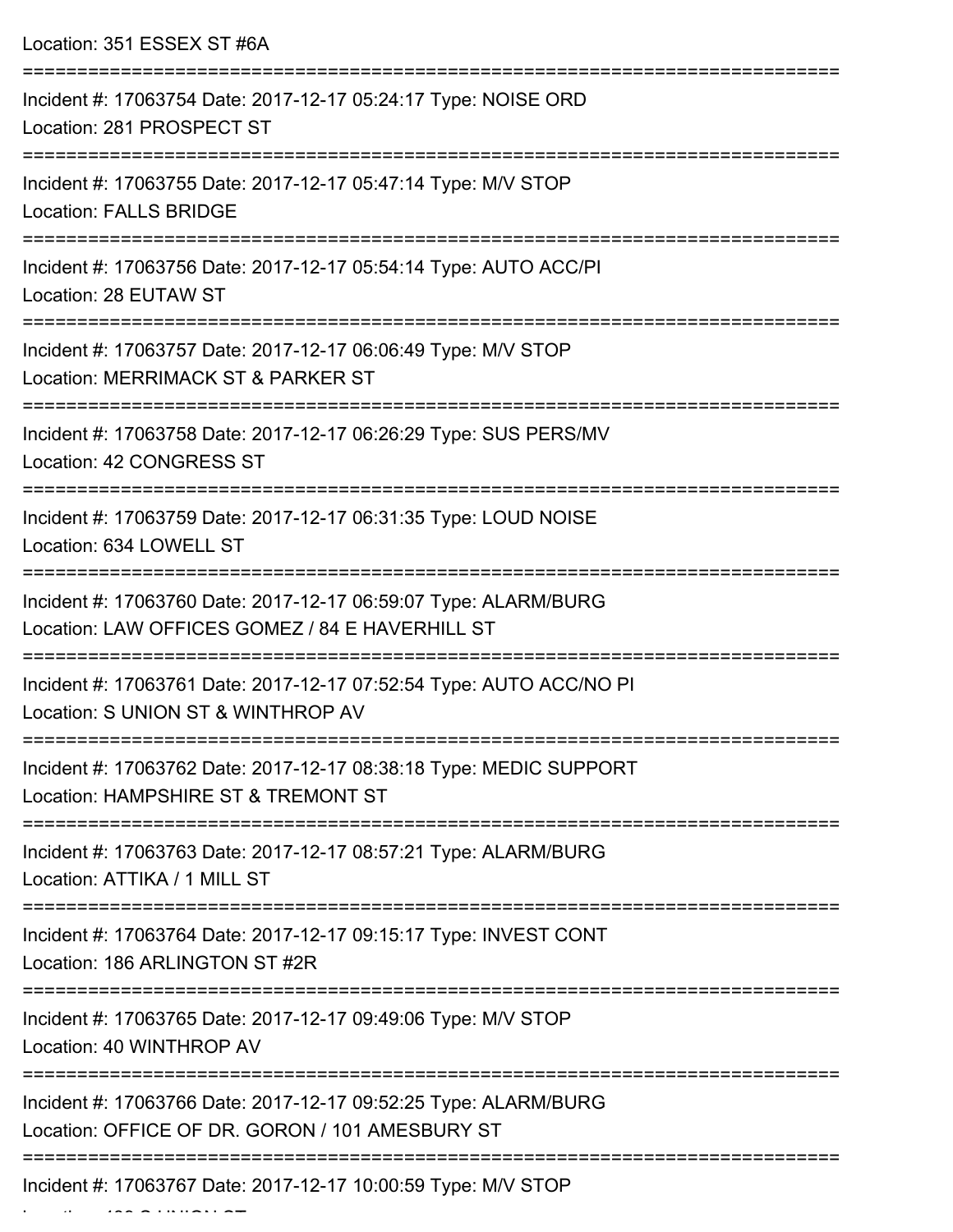| Incident #: 17063768 Date: 2017-12-17 10:19:57 Type: M/V STOP<br>Location: CAMBRIDGE ST & S UNION ST                              |
|-----------------------------------------------------------------------------------------------------------------------------------|
| Incident #: 17063769 Date: 2017-12-17 10:21:21 Type: DOMESTIC/PAST<br>Location: 11 LAWRENCE ST #601                               |
| Incident #: 17063770 Date: 2017-12-17 10:37:27 Type: M/V STOP<br>Location: 55 FERRY ST                                            |
| Incident #: 17063771 Date: 2017-12-17 10:50:46 Type: M/V STOP<br>Location: 50 WINTHROP AV                                         |
| Incident #: 17063772 Date: 2017-12-17 11:01:53 Type: PARK & WALK<br>Location: BRADFORD ST & BROADWAY                              |
| Incident #: 17063773 Date: 2017-12-17 11:04:54 Type: STOL/MV/PAS<br>Location: ABBOTT ST & S UNION ST                              |
| Incident #: 17063774 Date: 2017-12-17 11:16:31 Type: AUTO ACC/NO PI<br>Location: LOWELL ST & MARGIN ST                            |
| Incident #: 17063775 Date: 2017-12-17 11:40:16 Type: M/V STOP<br>Location: PHILLIPS ST & SALEM ST                                 |
| Incident #: 17063776 Date: 2017-12-17 11:40:39 Type: DRUG OVERDOSE<br>Location: MCDONALDS / 50 BROADWAY                           |
| Incident #: 17063777 Date: 2017-12-17 11:43:17 Type: AUTO ACC/PI<br>Location: RT114 & @MARKET BASKET                              |
| Incident #: 17063778 Date: 2017-12-17 11:44:47 Type: M/V STOP<br>Location: BAILEY ST & OSGOOD ST                                  |
| ==================================<br>Incident #: 17063779 Date: 2017-12-17 11:49:41 Type: INVEST CONT<br>Location: 34 TREMONT ST |
| Incident #: 17063780 Date: 2017-12-17 11:52:28 Type: ALARM/BURG<br>Location: KING RESIDENCE 9786870388 / 32 LENOX CIR             |
| Incident #: 17063781 Date: 2017-12-17 12:03:04 Type: DK (DRUNK)<br>Location: 45 BROADWAY #513                                     |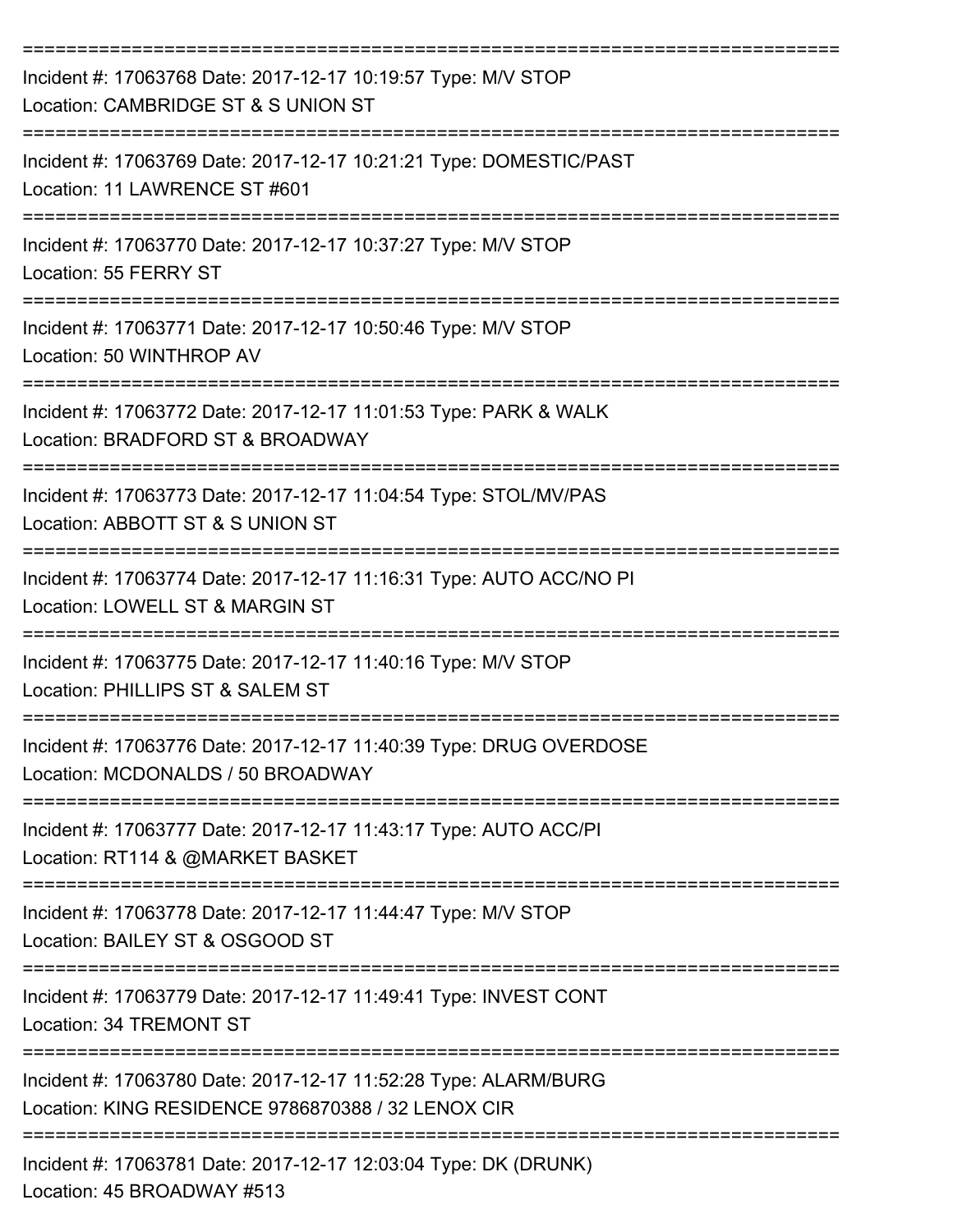| Incident #: 17063782 Date: 2017-12-17 12:19:29 Type: MEDIC SUPPORT<br>Location: BARBER SHOP / 40 MYRTLE ST                                  |
|---------------------------------------------------------------------------------------------------------------------------------------------|
| ======================<br>Incident #: 17063783 Date: 2017-12-17 12:42:05 Type: ALARM/BURG<br>Location: AMIGOS HOME CARE / 49 BLANCHARD ST   |
| Incident #: 17063784 Date: 2017-12-17 12:48:52 Type: HIT & RUN M/V<br>Location: CURRANT HILL RD & RESERVOIR ST<br>========================= |
| Incident #: 17063785 Date: 2017-12-17 13:05:31 Type: M/V STOP<br>Location: TRAINING / 90 LOWELL ST                                          |
| Incident #: 17063786 Date: 2017-12-17 13:06:40 Type: TRESPASSING<br>Location: TRAINING / 430 COMMON ST                                      |
| Incident #: 17063787 Date: 2017-12-17 13:07:23 Type: DOMESTIC/PROG<br>Location: TRAINING / 90 LOWELL ST                                     |
| Incident #: 17063788 Date: 2017-12-17 13:07:56 Type: ROBBERY ARMED<br>Location: TRAINING / 90 LOWELL ST                                     |
| Incident #: 17063789 Date: 2017-12-17 13:08:21 Type: GUN CALL<br>Location: TRAINING / 90 LOWELL ST                                          |
| Incident #: 17063790 Date: 2017-12-17 13:08:50 Type: SUS PERS/MV<br>Location: TRAINING / 90 LOWELL ST                                       |
| Incident #: 17063791 Date: 2017-12-17 13:12:11 Type: M/V STOP<br><b>Location: DAISY ST</b>                                                  |
| Incident #: 17063792 Date: 2017-12-17 13:17:25 Type: TRESPASSING<br>Location: TRAINING / 90 LOWELL ST                                       |
| Incident #: 17063793 Date: 2017-12-17 13:29:12 Type: MEDIC SUPPORT<br>Location: NEWBURY ST & SUMMER ST                                      |
| Incident #: 17063794 Date: 2017-12-17 13:55:59 Type: AUTO ACC/NO PI<br>Location: CANAL ST & HAMPSHIRE ST                                    |
| Incident #: 17063795 Date: 2017-12-17 14:06:03 Type: M/V STOP<br>Location: 243 ESSEX ST                                                     |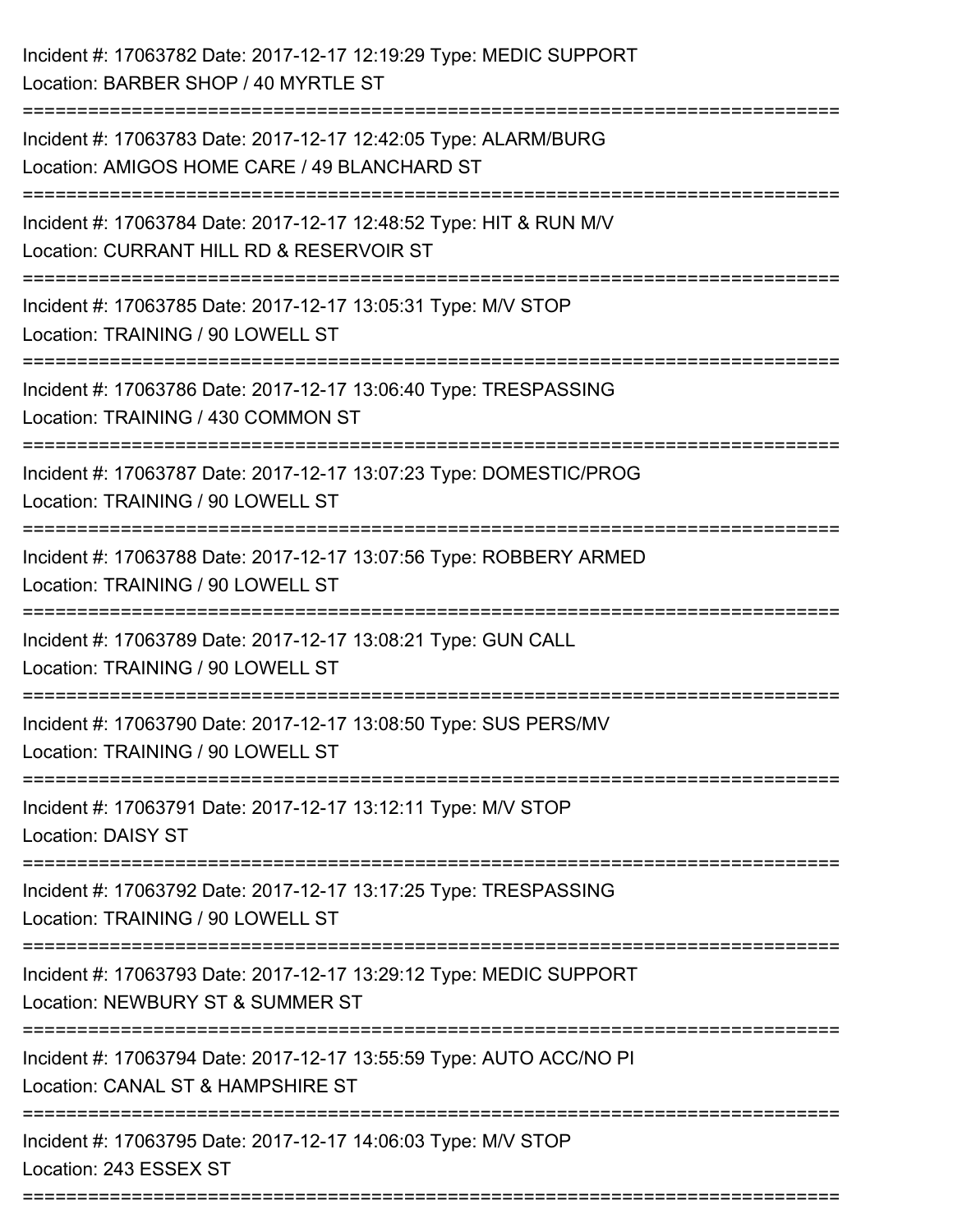| Incident #: 17063797 Date: 2017-12-17 14:07:50 Type: HARASSMENT<br>Location: 77 BAILEY ST                                                                             |
|-----------------------------------------------------------------------------------------------------------------------------------------------------------------------|
| Incident #: 17063796 Date: 2017-12-17 14:07:58 Type: M/V STOP<br>Location: 1 CANAL ST<br>--------------------------                                                   |
| Incident #: 17063798 Date: 2017-12-17 14:09:30 Type: UNWANTEDGUEST<br>Location: 11 FOREST ST FL 2NFL                                                                  |
| Incident #: 17063799 Date: 2017-12-17 14:19:00 Type: MAL DAMAGE<br>Location: 86 DOYLE ST FL 2                                                                         |
| Incident #: 17063800 Date: 2017-12-17 14:20:25 Type: MV/BLOCKING<br>Location: 86 KNOX ST                                                                              |
| Incident #: 17063801 Date: 2017-12-17 14:25:58 Type: KEEP PEACE<br>Location: 15 SWAN ST FL 1ST                                                                        |
| Incident #: 17063802 Date: 2017-12-17 14:26:07 Type: ALARM/BURG<br>Location: IGLESIA EVANGELISTA / 61 A WARREN ST<br>____________________________________             |
| Incident #: 17063803 Date: 2017-12-17 14:33:31 Type: MEDIC SUPPORT<br>Location: LAWRENCE ST & MAPLE ST<br>-------------------<br>------------------------------------ |
| Incident #: 17063804 Date: 2017-12-17 15:12:52 Type: FIGHT<br>Location: HEWLITTS PACKARD / 109 LAWENCE ST                                                             |
| Incident #: 17063805 Date: 2017-12-17 15:14:36 Type: CK WELL BEING<br>Location: 55 S UNION ST                                                                         |
| Incident #: 17063806 Date: 2017-12-17 15:26:33 Type: M/V STOP<br>Location: 80 FERRY ST                                                                                |
| Incident #: 17063807 Date: 2017-12-17 16:09:07 Type: KEEP PEACE<br>Location: 22 BAILEY ST FL 3RD                                                                      |
| Incident #: 17063808 Date: 2017-12-17 16:16:10 Type: AUTO ACC/NO PI<br>Location: 138 MAPLE ST                                                                         |
| Incident #: 17063809 Date: 2017-12-17 16:21:55 Type: ALARM/BURG<br>Location: FROST SCHOOL / 33 HAMLET ST                                                              |
|                                                                                                                                                                       |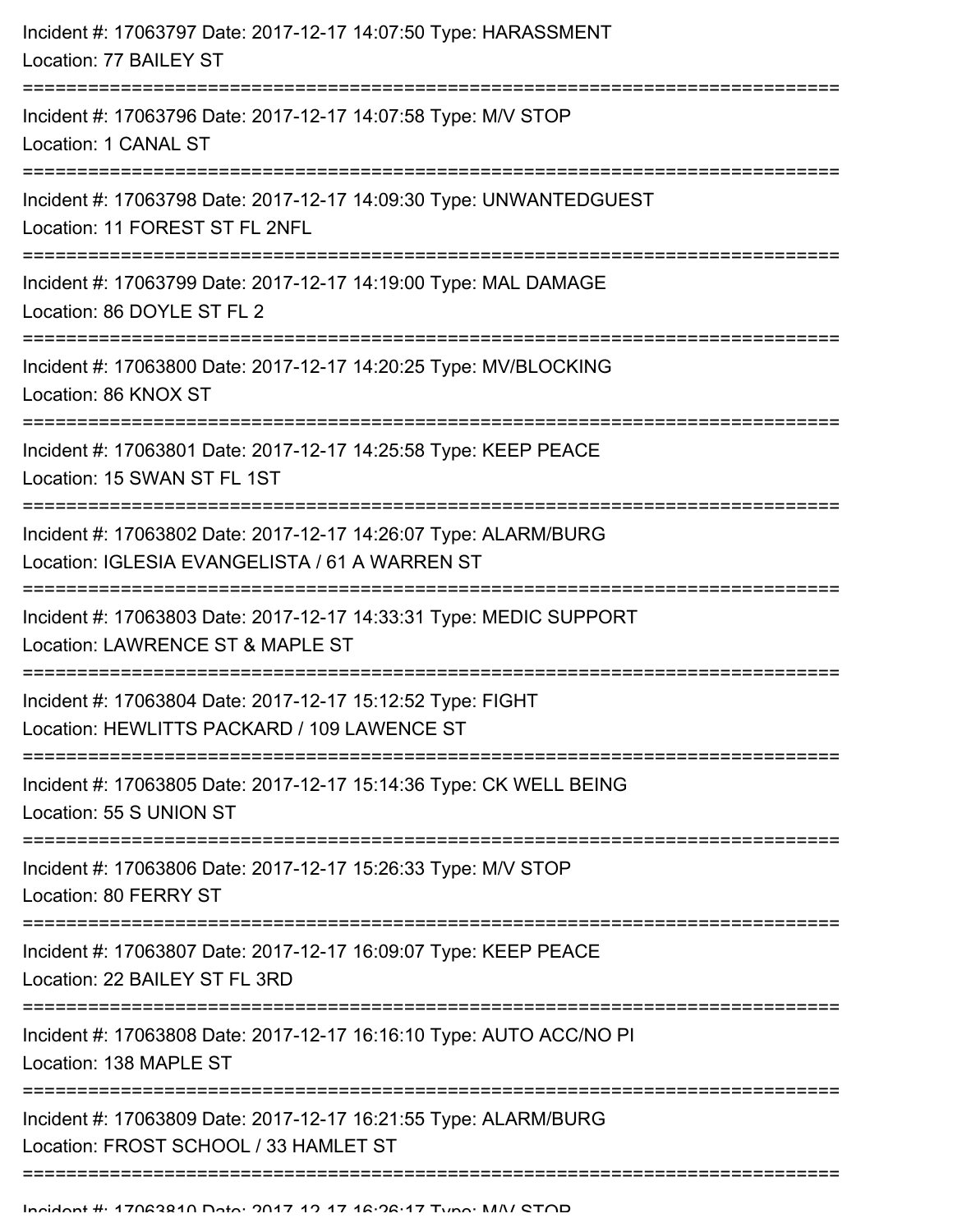Location: 101 AMESBURY ST

| Incident #: 17063811 Date: 2017-12-17 16:42:52 Type: HIT & RUN M/V<br>Location: 143 HIGH ST             |
|---------------------------------------------------------------------------------------------------------|
| Incident #: 17063812 Date: 2017-12-17 16:43:19 Type: HIT & RUN M/V<br>Location: 150 PROSPECT ST         |
| Incident #: 17063813 Date: 2017-12-17 16:51:36 Type: DRUG OVERDOSE<br>Location: 9 SUMMER ST #APTS702    |
| Incident #: 17063814 Date: 2017-12-17 16:53:11 Type: DOMESTIC/PROG<br>Location: 81 CROSS ST #2          |
| Incident #: 17063815 Date: 2017-12-17 16:58:13 Type: UNATENEDCHILD<br>Location: 249 PARK ST             |
| Incident #: 17063816 Date: 2017-12-17 17:04:41 Type: ALARM/BURG<br>Location: 128 S BROADWAY             |
| Incident #: 17063818 Date: 2017-12-17 17:14:37 Type: LOST PROPERTY<br>Location: 76 SALEM ST             |
| Incident #: 17063817 Date: 2017-12-17 17:16:21 Type: TRESPASSING<br>Location: 45 BROADWAY FL 8          |
| Incident #: 17063819 Date: 2017-12-17 17:25:55 Type: SPECIAL CHECK<br>Location: MARSTON ST & STORROW ST |
| Incident #: 17063820 Date: 2017-12-17 17:29:17 Type: DRUG VIO<br>Location: 262 HAMPSHIRE ST             |
| Incident #: 17063821 Date: 2017-12-17 17:37:22 Type: MV/BLOCKING<br>Location: 73 CROSS ST               |
| Incident #: 17063822 Date: 2017-12-17 17:43:05 Type: M/V STOP<br>Location: 12 METHUEN ST                |
| Incident #: 17063823 Date: 2017-12-17 17:43:30 Type: NOISE ORD<br>Location: 4 INMAN ST #7               |
| Incident #: 17063824 Date: 2017-12-17 17:50:15 Type: SUICIDE ATTEMPT                                    |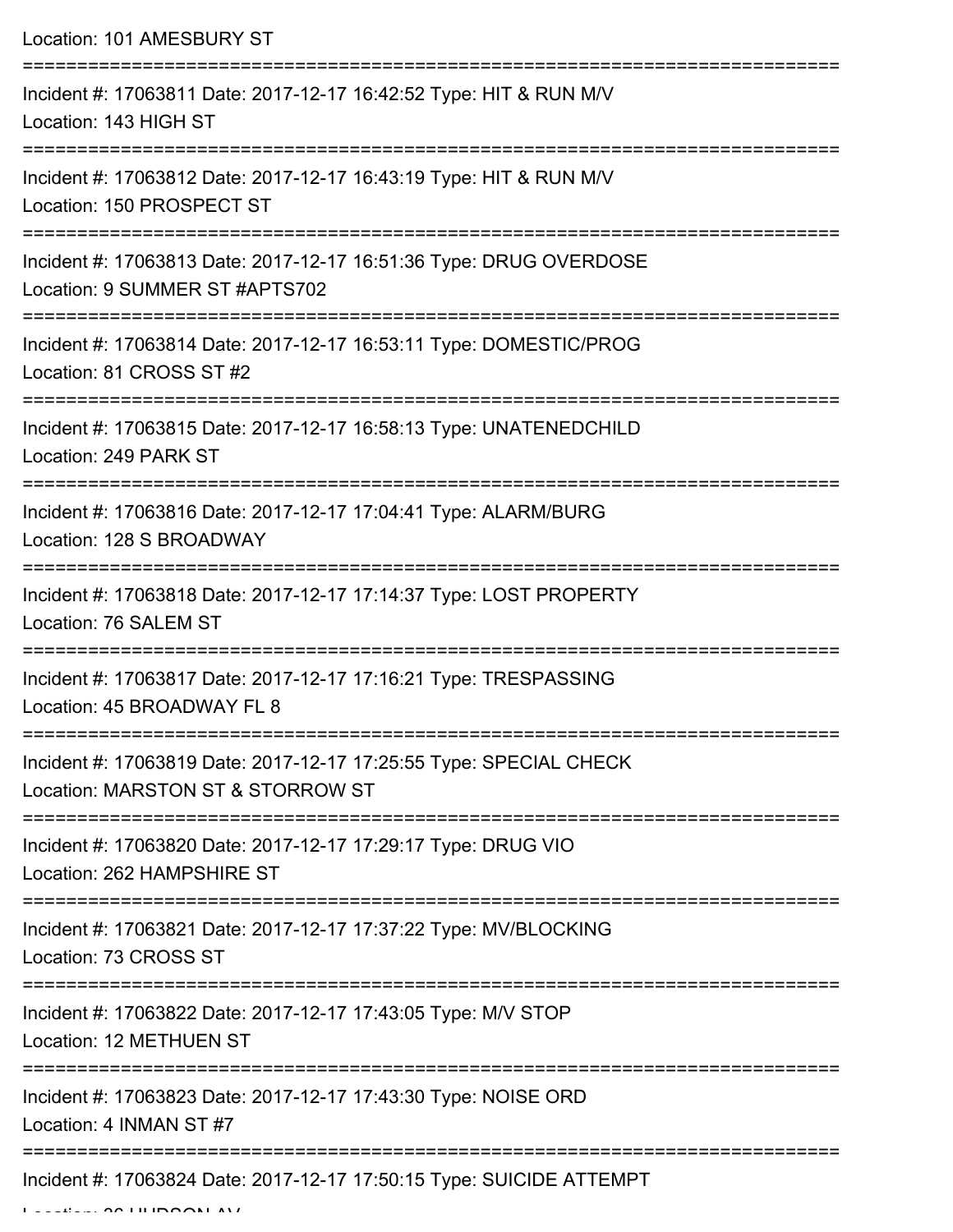| Incident #: 17063825 Date: 2017-12-17 17:58:06 Type: M/V STOP<br>Location: BLANCHARD ST & FARNHAM ST                                   |
|----------------------------------------------------------------------------------------------------------------------------------------|
| Incident #: 17063826 Date: 2017-12-17 18:11:36 Type: M/V STOP<br>Location: CEDAR ST & FRANKLIN ST                                      |
| Incident #: 17063827 Date: 2017-12-17 18:14:34 Type: DOMESTIC/PROG<br>Location: MYRTLE ST & SPRUCE ST                                  |
| Incident #: 17063828 Date: 2017-12-17 18:38:59 Type: M/V STOP<br>Location: 200 COMMON ST                                               |
| Incident #: 17063829 Date: 2017-12-17 18:46:29 Type: SPECIAL CHECK<br>Location: 60 BROOK ST                                            |
| Incident #: 17063830 Date: 2017-12-17 18:54:44 Type: FIRE<br>Location: 202 LAWRENCE ST #1                                              |
| Incident #: 17063831 Date: 2017-12-17 19:06:18 Type: M/V STOP<br>Location: 2 MILL ST                                                   |
| Incident #: 17063833 Date: 2017-12-17 19:11:34 Type: B&E/MV/PAST<br>Location: 55 E HAVERHILL ST                                        |
| Incident #: 17063832 Date: 2017-12-17 19:14:28 Type: M/V STOP<br>Location: ARLINGTON ST & SPRUCE ST                                    |
| ============================<br>Incident #: 17063834 Date: 2017-12-17 19:17:22 Type: DRUG VIO<br>Location: 73 MARBLE AV                |
| Incident #: 17063835 Date: 2017-12-17 19:20:12 Type: M/V STOP<br>Location: GRAFTON ST & WINTHROP AV                                    |
| Incident #: 17063836 Date: 2017-12-17 19:28:57 Type: KEEP PEACE<br><b>Location: CRESCENT ST</b>                                        |
| Incident #: 17063837 Date: 2017-12-17 19:33:18 Type: M/V STOP<br>Location: BEACON ST & DUCKETT AV                                      |
| --------------------------------------<br>Incident #: 17063838 Date: 2017-12-17 19:35:33 Type: SPECIAL CHECK<br>Location: 370 BROADWAY |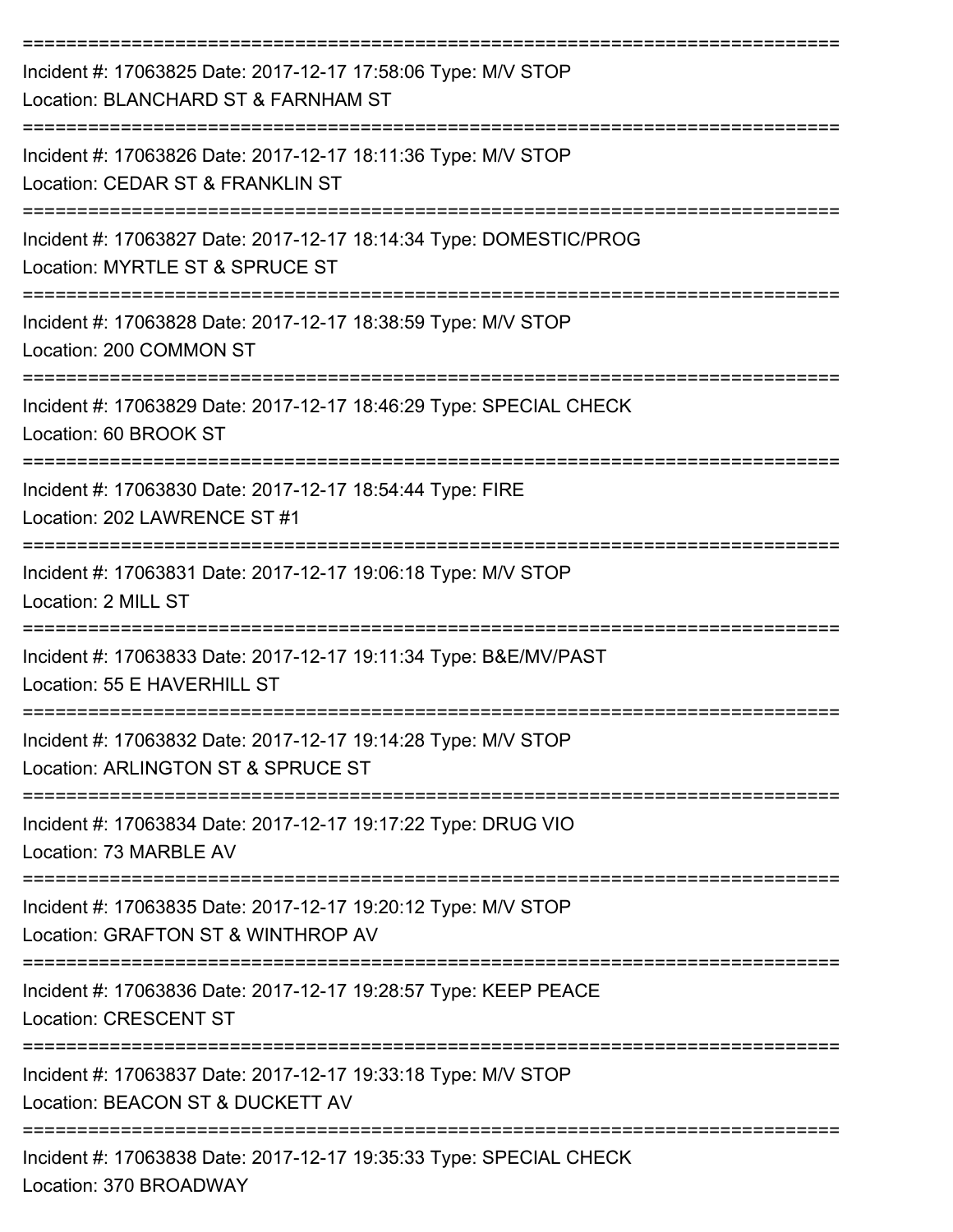| Incident #: 17063840 Date: 2017-12-17 19:38:38 Type: M/V STOP<br>Location: 205 BROADWAY<br>-----------------------                      |
|-----------------------------------------------------------------------------------------------------------------------------------------|
| Incident #: 17063841 Date: 2017-12-17 19:40:26 Type: DOMESTIC/PAST<br>Location: 334 SOUTH UNION ST                                      |
| Incident #: 17063842 Date: 2017-12-17 19:42:05 Type: M/V STOP<br>Location: 124 NEWTON ST                                                |
| Incident #: 17063843 Date: 2017-12-17 20:12:21 Type: STOL/MV/PAS<br>Location: 149 BAILEY ST                                             |
| Incident #: 17063844 Date: 2017-12-17 20:15:05 Type: DISTURBANCE<br>Location: 194 LAWRENCE ST FL 1                                      |
| Incident #: 17063845 Date: 2017-12-17 20:21:22 Type: ALARM/BURG<br>Location: DEMOULAS MARKET / 700 ESSEX ST<br>------------------------ |
| Incident #: 17063846 Date: 2017-12-17 20:33:26 Type: M/V STOP<br>Location: FARLEY ST & S BROADWAY                                       |
| Incident #: 17063847 Date: 2017-12-17 20:38:34 Type: MEDIC SUPPORT<br>Location: 23 HAWLEY ST #106E                                      |
| Incident #: 17063848 Date: 2017-12-17 20:44:03 Type: DOMESTIC/PROG<br>Location: 14 CRESCENT ST                                          |
| Incident #: 17063849 Date: 2017-12-17 20:47:16 Type: LOST PROPERTY<br>Location: 279 PARK ST                                             |
| Incident #: 17063850 Date: 2017-12-17 20:59:16 Type: NOISE ORD<br>Location: 52 NEWBURY ST FL 1 FRONT                                    |
| Incident #: 17063851 Date: 2017-12-17 21:07:10 Type: HIT & RUN M/V<br>Location: MARSTON ST & PROSPECT ST                                |
| Incident #: 17063852 Date: 2017-12-17 21:14:06 Type: ALARM/BURG<br>Location: 280 MERRIMACK ST FL 2-3<br>========================        |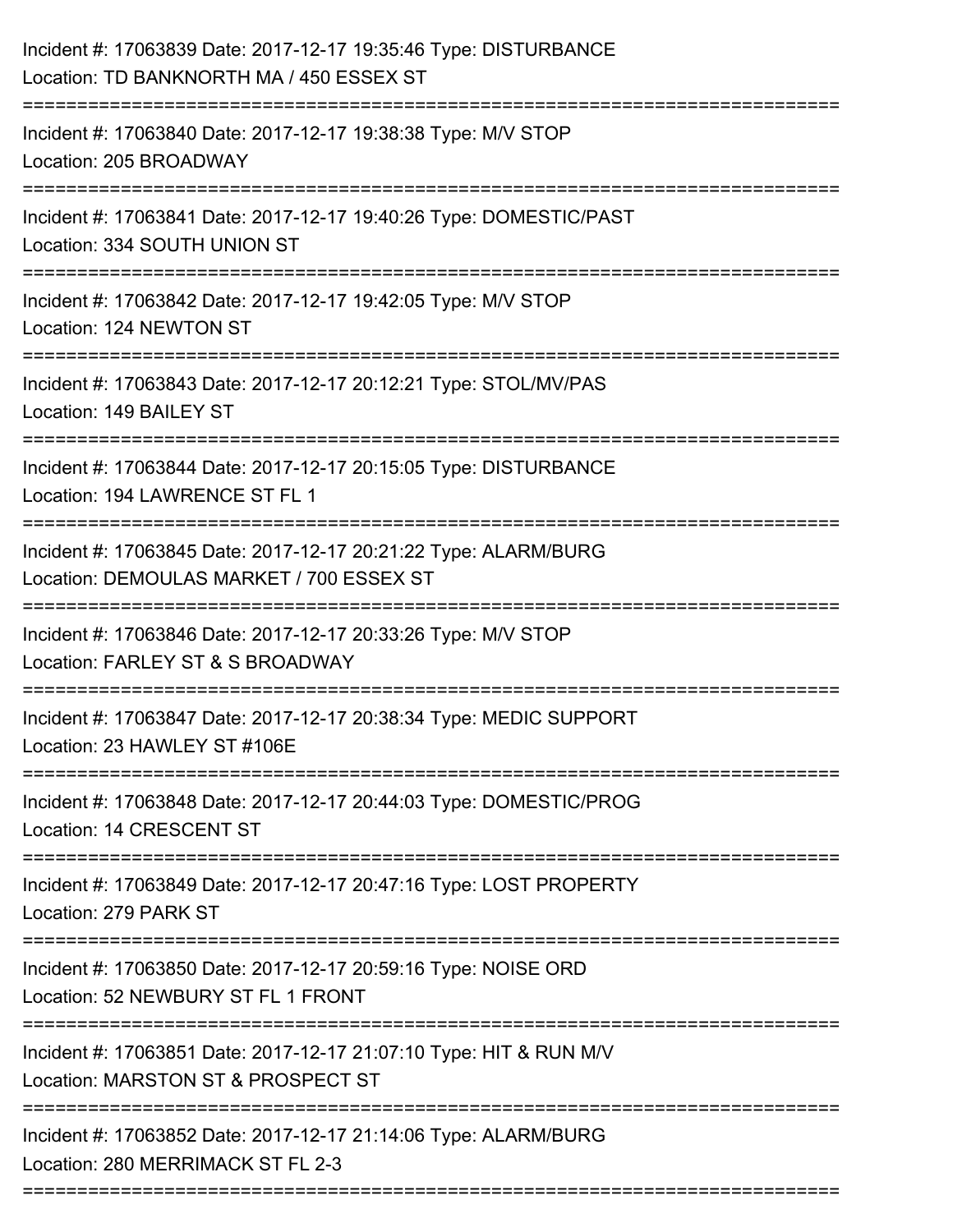| Location: COMMON ST & JACKSON ST                                                                        |
|---------------------------------------------------------------------------------------------------------|
| Incident #: 17063854 Date: 2017-12-17 21:29:02 Type: LOUD NOISE<br>Location: 14 BERESFORD ST            |
| Incident #: 17063855 Date: 2017-12-17 21:32:24 Type: EXTRA SURVEIL<br>Location: 7-ELEVEN / 370 BROADWAY |
| Incident #: 17063856 Date: 2017-12-17 21:32:30 Type: A&B PAST<br>Location: BURGER KING / 187 BROADWAY   |
| Incident #: 17063858 Date: 2017-12-17 21:34:34 Type: SUICIDE ATTEMPT<br>Location: 168 PROSPECT ST #2    |
| Incident #: 17063857 Date: 2017-12-17 21:34:54 Type: LOUD NOISE<br>Location: 333 HOWARD ST              |
| Incident #: 17063859 Date: 2017-12-17 21:49:26 Type: ALARM/BURG<br>Location: 280 MERRIMACK ST           |
| Incident #: 17063860 Date: 2017-12-17 21:51:21 Type: M/V STOP<br>Location: MERRIMACK ST & TEMPLE ST     |
| Incident #: 17063861 Date: 2017-12-17 21:56:30 Type: M/V STOP<br>Location: BROADWAY & WATER ST          |
| Incident #: 17063862 Date: 2017-12-17 21:58:52 Type: M/V STOP<br>Location: 113 NEWBURY ST               |
| Incident #: 17063863 Date: 2017-12-17 22:02:20 Type: M/V STOP<br>Location: HAVERHILL ST & MAY ST        |
| Incident #: 17063864 Date: 2017-12-17 22:05:02 Type: M/V STOP<br>Location: BROADWAY & LOWELL ST         |
| Incident #: 17063865 Date: 2017-12-17 22:12:28 Type: CK WELL BEING<br>Location: 187 UNION ST            |
| Incident #: 17063866 Date: 2017-12-17 22:34:37 Type: M/V STOP<br>Location: 21 SHAWSHEEN RD              |
| Incident #: 17063867 Date: 2017-12-17 22:35:21 Type: ALARM/BURG                                         |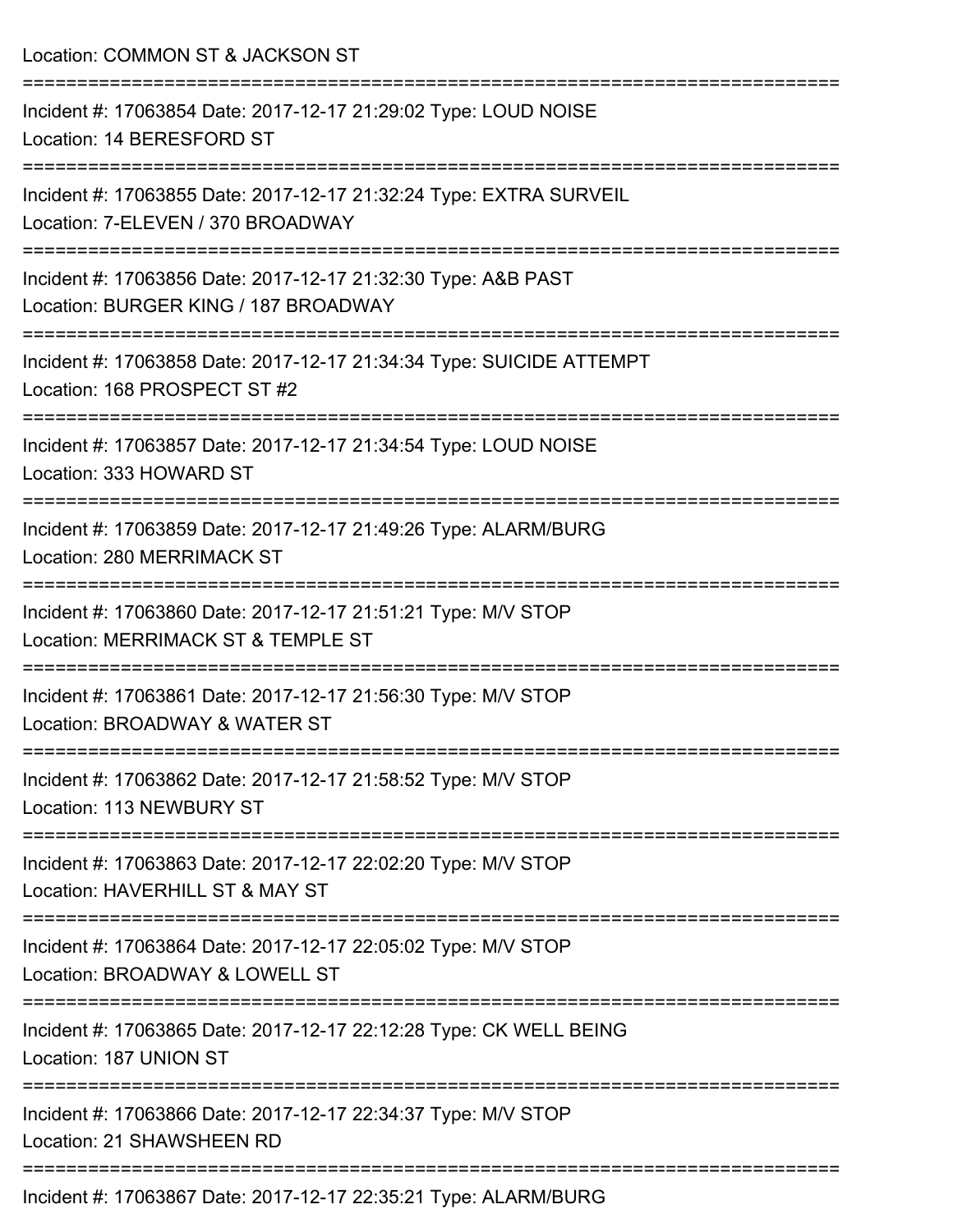Location: 280 MERRIMACK ST

| Incident #: 17063868 Date: 2017-12-17 22:39:12 Type: M/V STOP<br>Location: DRACUT ST & S BROADWAY           |
|-------------------------------------------------------------------------------------------------------------|
| Incident #: 17063869 Date: 2017-12-17 22:48:02 Type: M/V STOP<br>Location: FALLS BRIDGE / null              |
| Incident #: 17063870 Date: 2017-12-17 22:51:47 Type: M/V STOP<br>Location: BROADWAY & CONCORD ST            |
| Incident #: 17063871 Date: 2017-12-17 23:01:20 Type: M/V STOP<br>Location: FARNHAM ST & SHAWSHEEN RD        |
| Incident #: 17063872 Date: 2017-12-17 23:04:37 Type: WARRANT SERVE<br>Location: 20 KINGSTON ST #1           |
| Incident #: 17063873 Date: 2017-12-17 23:13:06 Type: UNWANTEDGUEST<br>Location: 105 BROADWAY                |
| Incident #: 17063874 Date: 2017-12-17 23:13:07 Type: M/V STOP<br>Location: BAILEY ST & PHILLIPS ST          |
| Incident #: 17063875 Date: 2017-12-17 23:13:37 Type: DISTURBANCE<br>Location: 312 WATER ST                  |
| Incident #: 17063876 Date: 2017-12-17 23:16:12 Type: AUTO ACC/NO PI<br>Location: HAVERHILL ST & RAILROAD ST |
| Incident #: 17063877 Date: 2017-12-17 23:17:25 Type: M/V STOP<br>Location: LORING ST & MARKET ST            |
| Incident #: 17063878 Date: 2017-12-17 23:27:27 Type: TRESPASSING<br>Location: 2 INMAN ST                    |
| Incident #: 17063879 Date: 2017-12-17 23:36:55 Type: DOMESTIC/PROG<br>Location: 46 WHITMAN ST FL 2          |
| Incident #: 17063880 Date: 2017-12-17 23:39:46 Type: M/V STOP<br>Location: 10 FALMOUTH ST                   |
| Incident #: 17063881 Date: 2017-12-17 23:48:39 Type: NOISE ORD                                              |